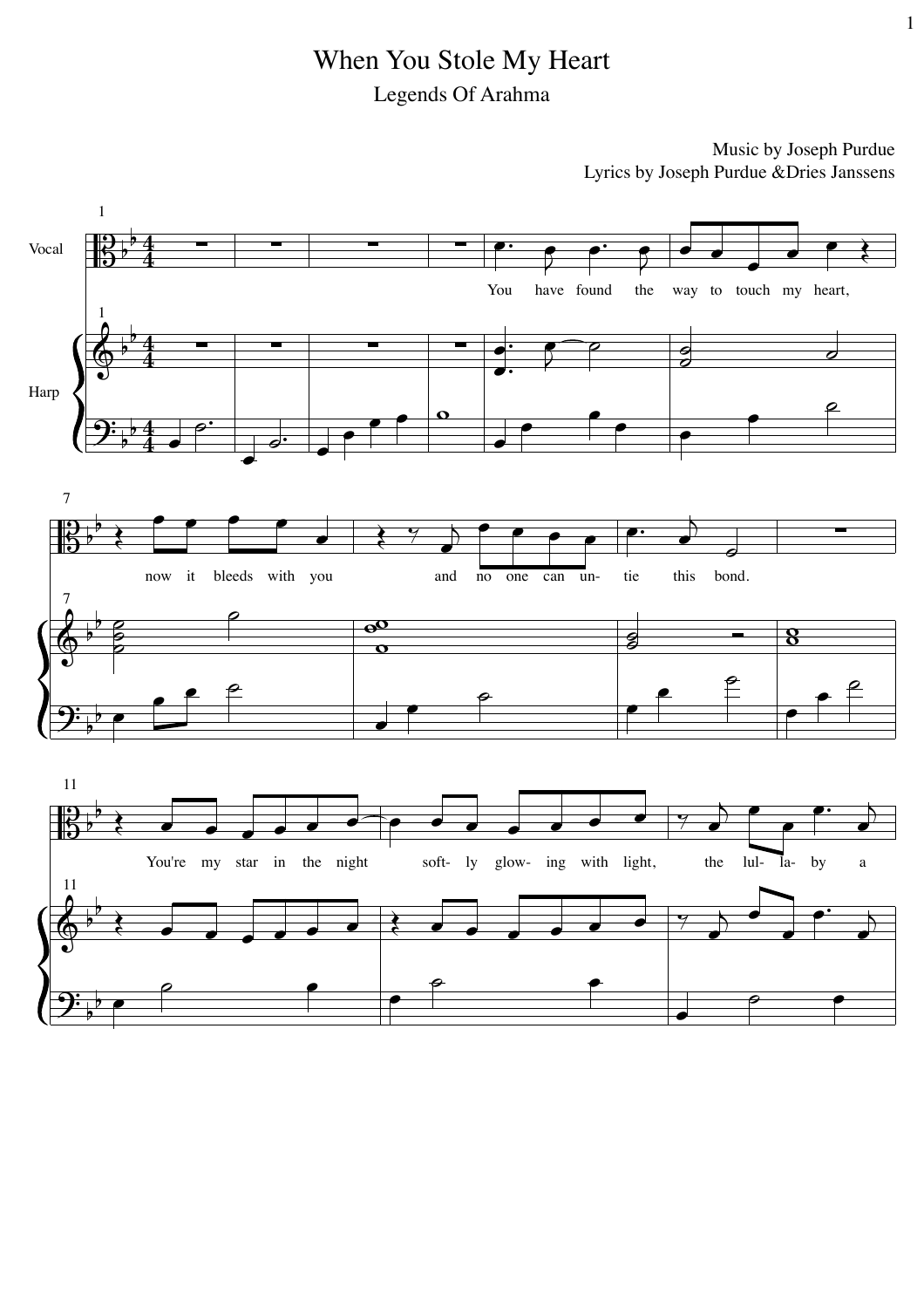

 $\overline{2}$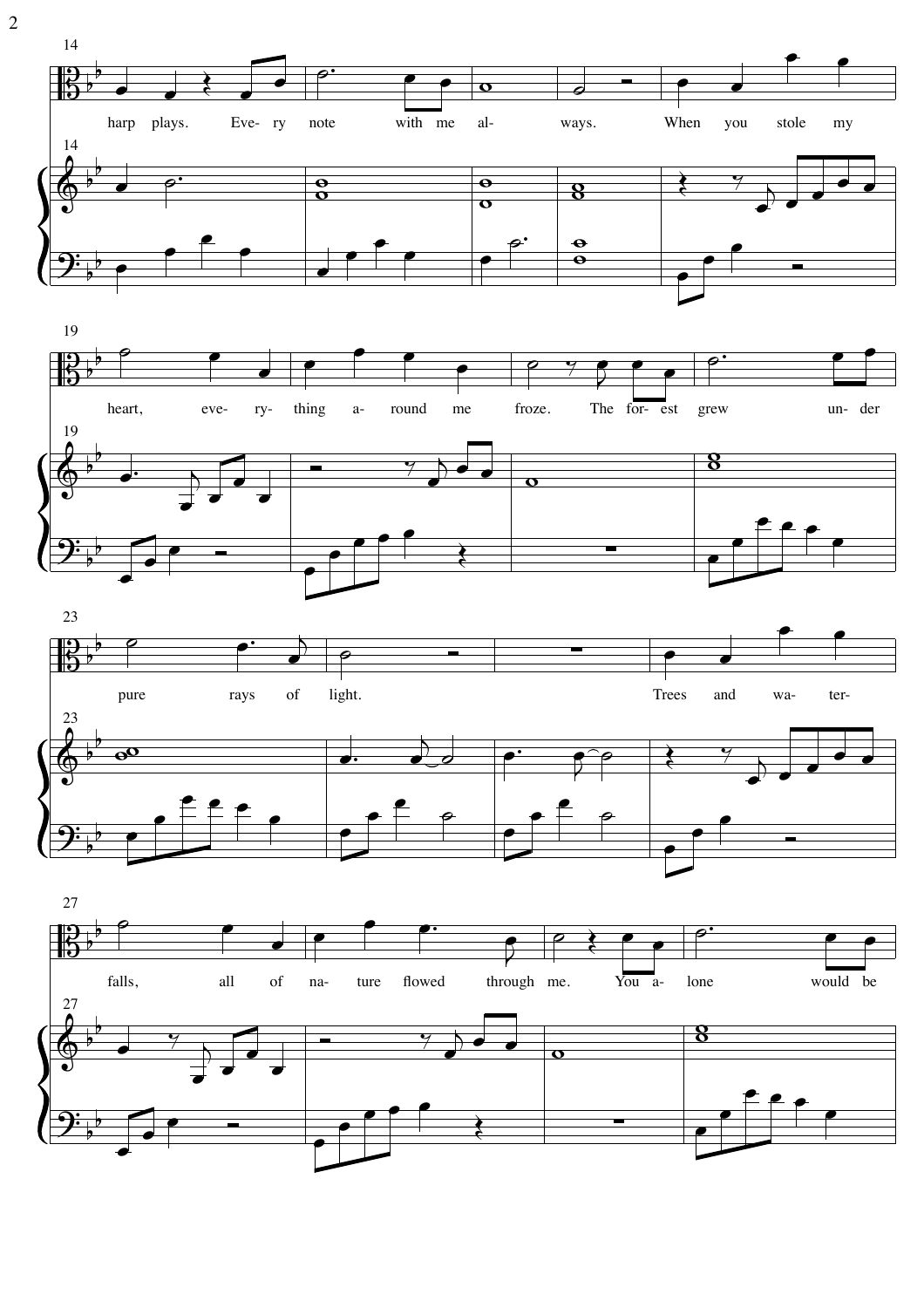



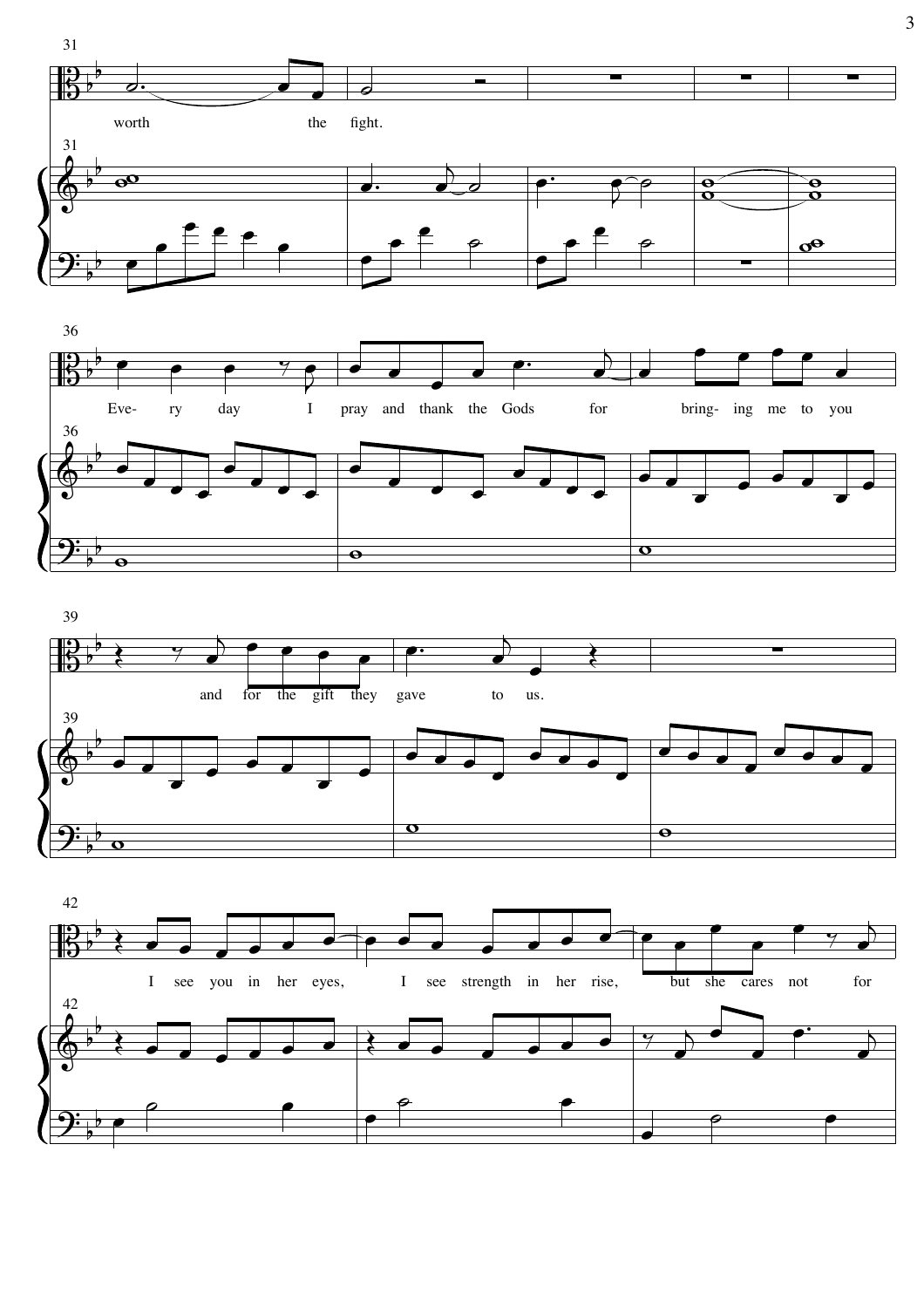

 $\overline{4}$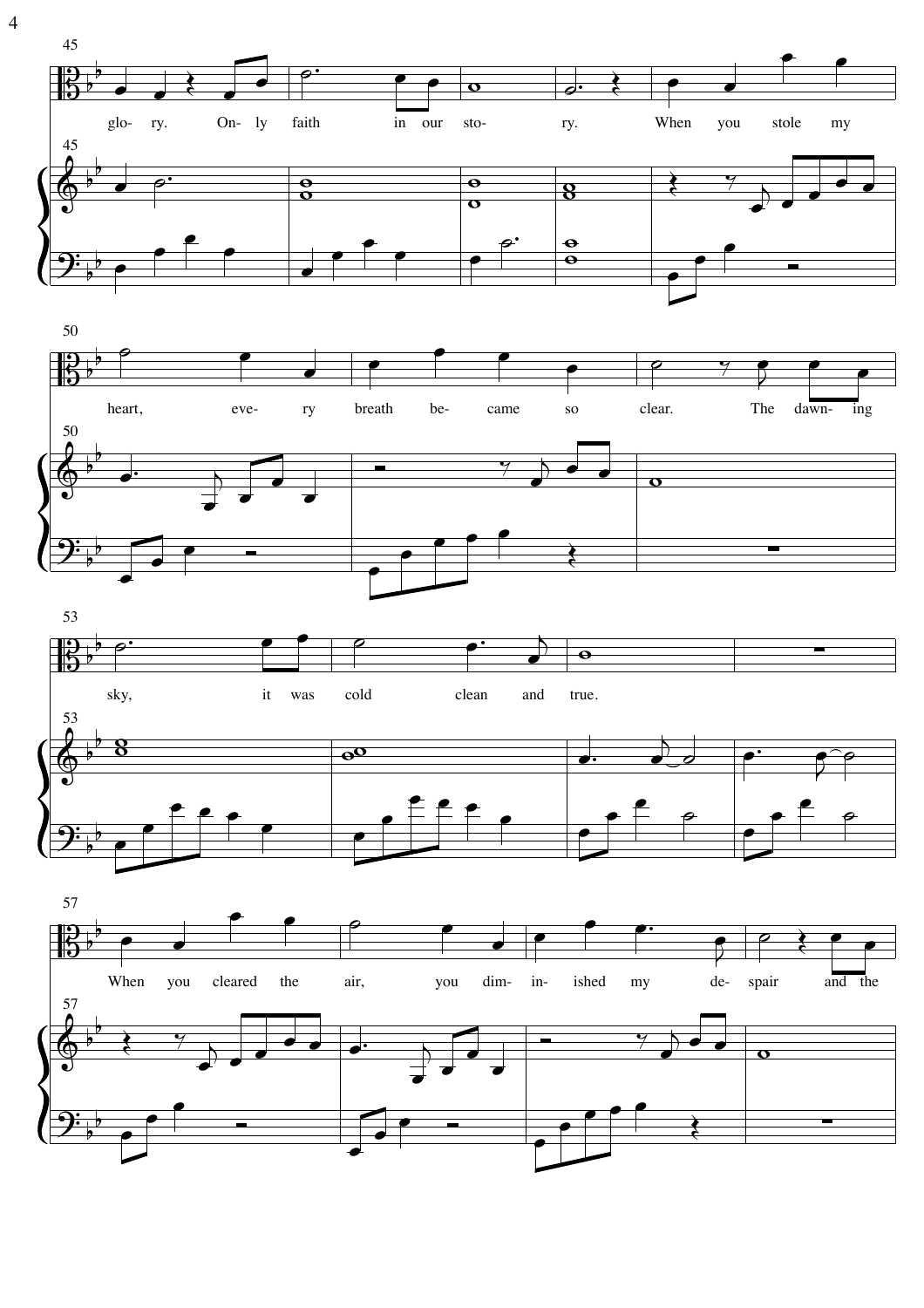







5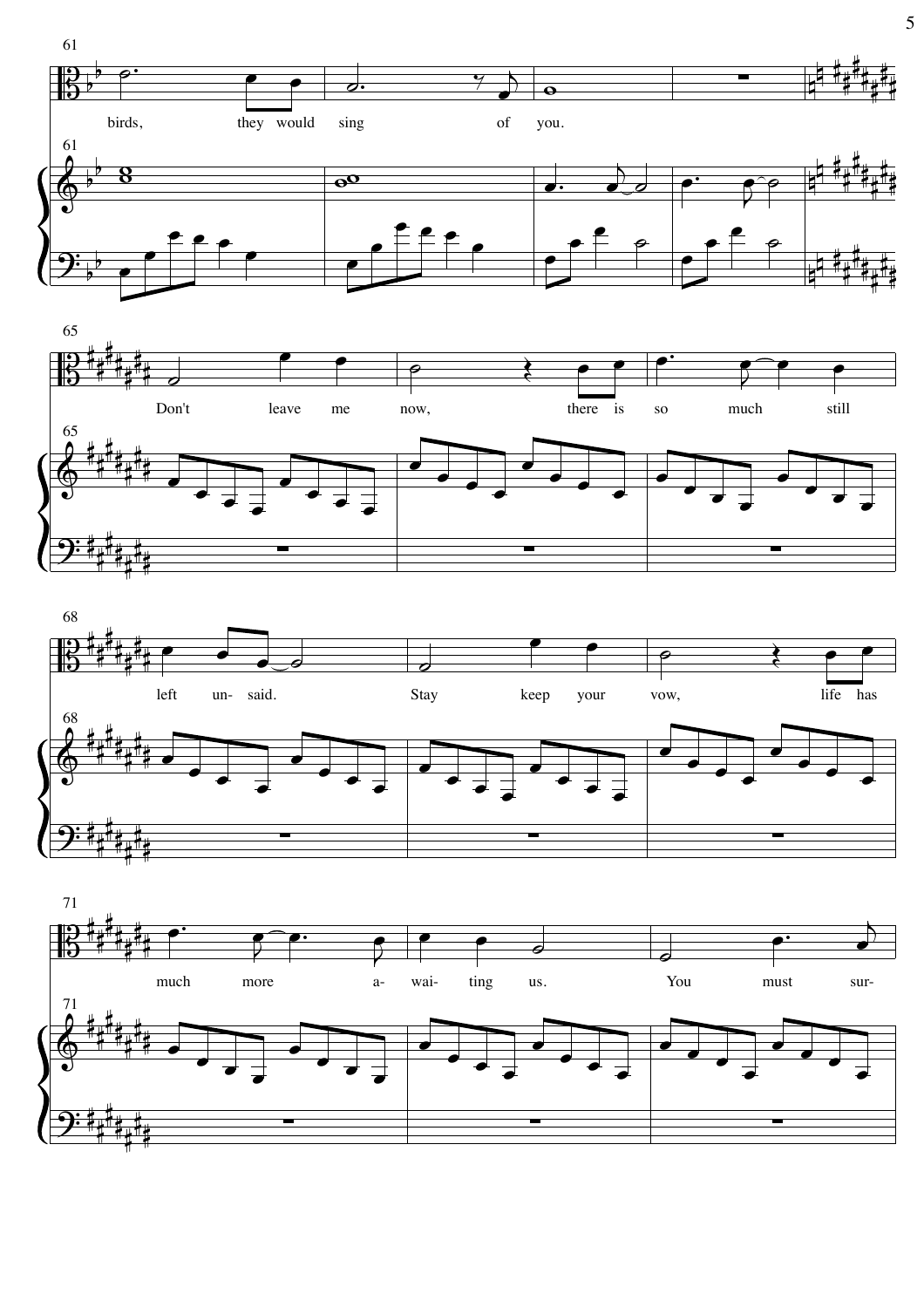